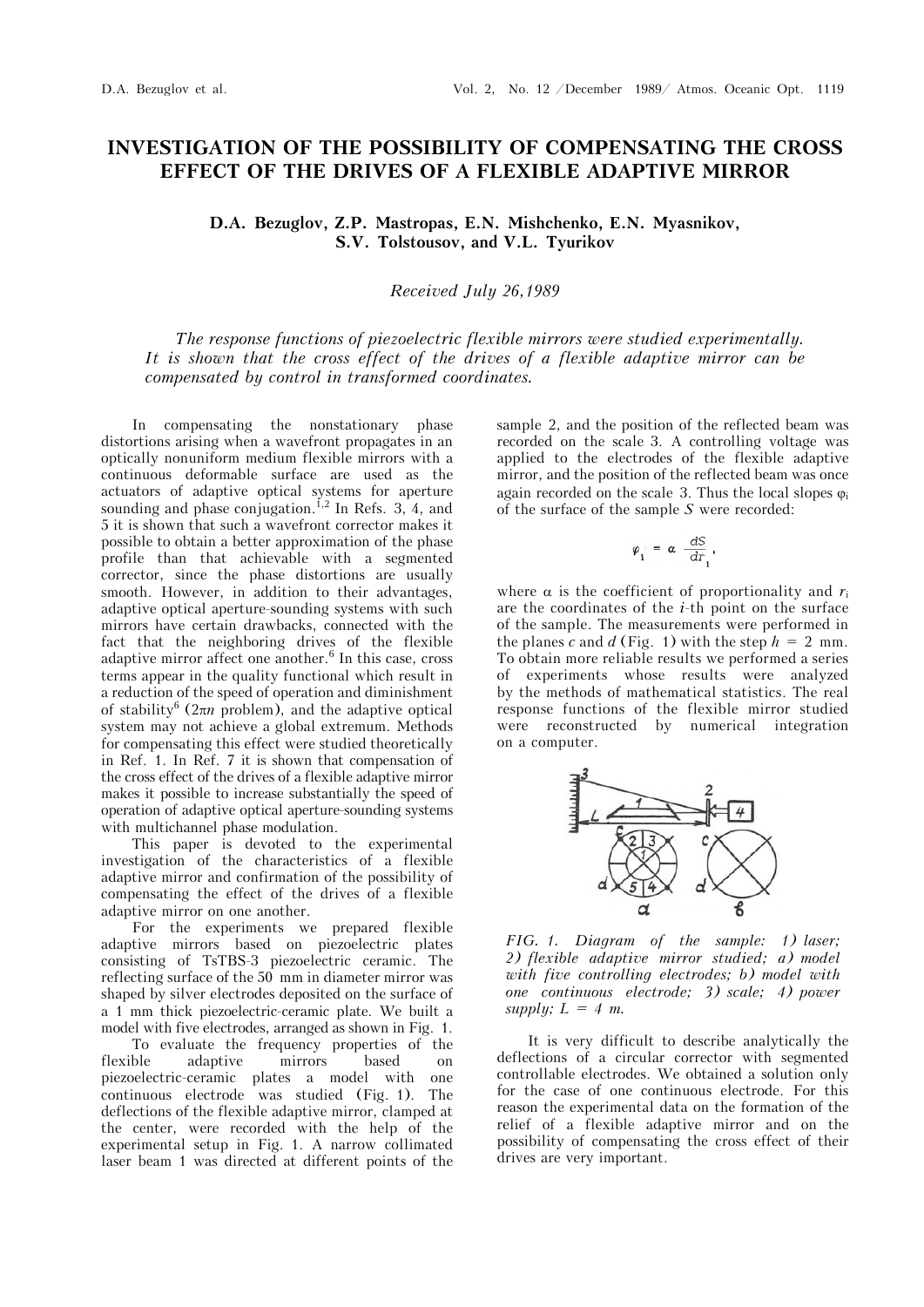

*FIG. 2. Profiles of the response of the flexible adaptive mirrors studied.*

Figure 2 shows the profiles of the response of model *a* and *b* when a voltage  $U = 1500$  V is applied to the controlling electrodes of the mirror.

Curve 1 corresponds to the application of the voltage to the electrode 1. In this case the profile of the response on the surface of the electrode 1 is nearly quadratic. The residual deflections at the edges of the model on the surface of the electrodes 2, 3, 4, and 5 are practically linear. The curves 2 and 3 correspond to application of voltage to the second electrode. The response profile in this case was measured in the section *c* (curve 2) and in the section *d* (curve 3). The maximum deflections for the model *a* (Fig. 1) when a voltage was applied to the first controlling electrode were equal to  $37 \mu m$ . Curve 4 in Fig. 2 shows the profile of the response of model *b* (Fig. 1) with one continuous electrode. The controlling voltage *U* was equal to 1500 V. The relief of the reflecting surface for such a flexible adaptive mirror has the form of a paraboloid of revolution. In this case the maximum deflection achieved at the edge of the plate is equal to  $50 \mu m$ , which corresponds to the focal length  $F = 6$  m. This was confirmed by additional experiments on the focusing of a 'wide coherent beam.



*FIG. 3. Diagram of the experimental setup used to study the characteristic frequencies of the oscillations of a flexible adaptive mirror: SG sweep generator; FCM — frequency-characteristic meter;*  $R_{\text{L}}$  *– active resistance;* 1 – *sample.* 

To estimate the possible speed of operation of adaptive optical systems with flexible mirrors based on piezoelectric-ceramic plates we studied the characteristic frequencies of the oscillations of a flexible adaptive mirror (model *b*). We used the scheme shown in Fig. 3. Figure 4 shows the frequency characteristic obtained as a result of the experiment.



*FIG. 4. The frequency characteristic of a flexible adaptive mirror.*

When flexible mirrors are used as active elements in adaptive optical systems designers strive to choose the response functions so as to minimize the effect of one drive on others.6 The speed of operation of the adaptive optical system is maximized owing to the fact that the cross couplings in the control channels of the system are decreased. The construction of flexible mirrors currently employed in adaptive optics does not always make it possible to make the effect of one drive on its neighbors small.<sup>2,5</sup>

The effect of one drive of a flexible adaptive mirror on the other can be compensated by employing control in transformed coordinates:<sup>1</sup>

$$
A = F_{\mathbf{N}}^{-1} \cdot B; \tag{1}
$$

where  $\vec{A}$  is the vector of transformed coordinates of the control;  $\vec{F}_{N}^{-1}$  is the inverse compliance matrix of the flexible mirror; *N* is the number of drives of the flexible mirror; and,  $\vec{B}$  is the vector of initial controls.

Suppose we are required to obtain the response of a mirror corresponding to the control vector  $\vec{B}$ . With the help of the compliance matrix the response of the mirror can be written in the form

$$
B' = F_{\mathbf{N}} \cdot B. \tag{2}
$$

In the transformed coordinates the response of the mirror will be determined, with the help of the expression (1), as

$$
B'' = F_{\mathbf{N}} A = F_{\mathbf{N}} F_{\mathbf{N}}^{-1} B = EB,
$$
 (3)

where  $\vec{E}$  is the unit matrix, i.e., with the use of the transformation (1) the cross effect of the drives of the flexible adaptive mirror should be mutually compensated. In this case, the response of the mirror will be close to that of a segmented corrector, whose compliance matrix is the unit matrix. The inverse compliance matrix of a flexible mirror can be calculated starting from the mathematical model adopted for the response of the mirror or it can be determined experimentally. For mirrors with drives in the form of a system of discrete piezoelectric or magnetostriction actuators the compliance matrix can